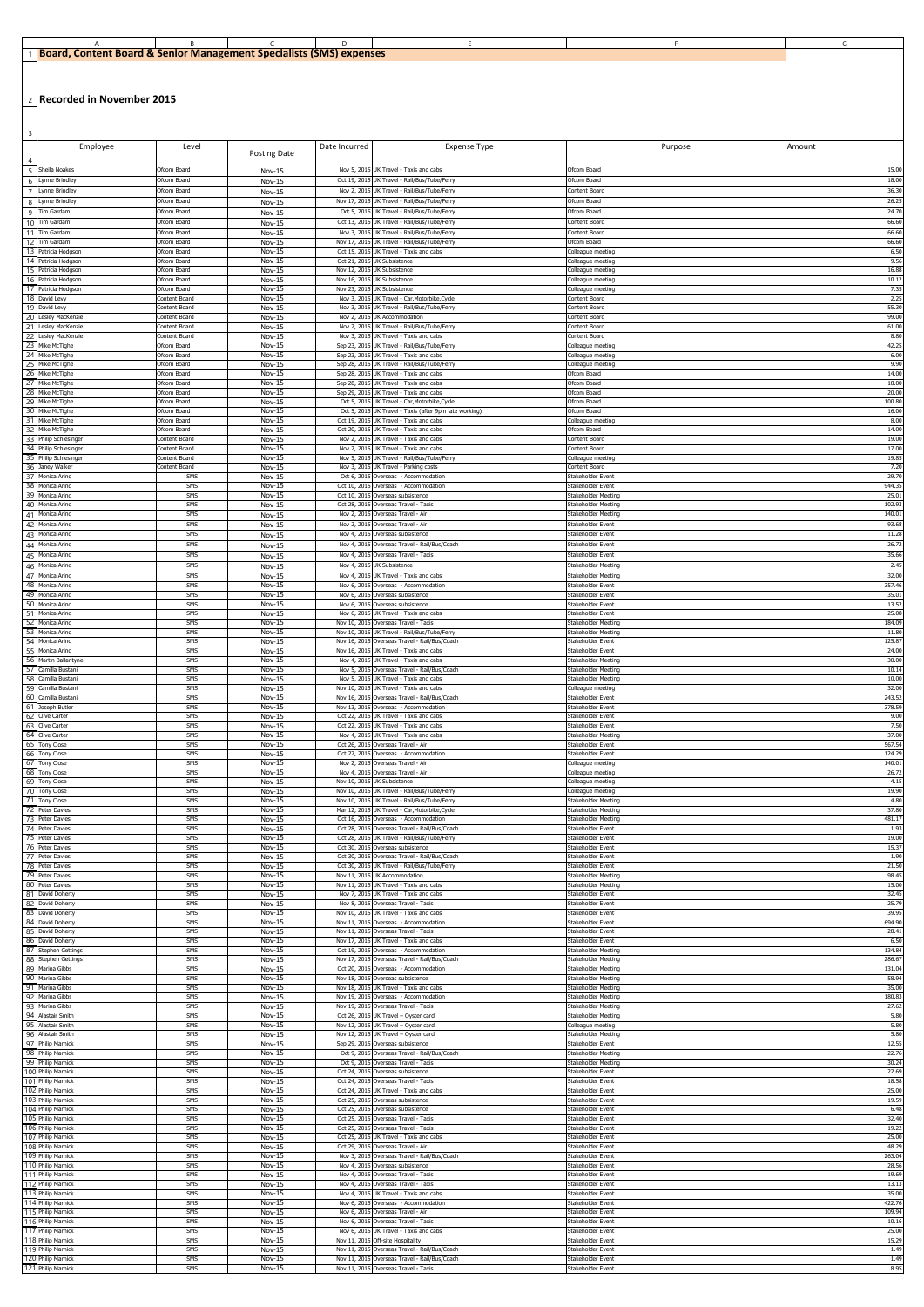| 1 PMB, Board, Content Board & Senior Management Specialists (SMS) expenses |  |  |  |
|----------------------------------------------------------------------------|--|--|--|

2 **Recorded in November 2015**

| $\overline{\mathbf{3}}$                       |            |                                |                                             |                                                                                                |                                            |                  |
|-----------------------------------------------|------------|--------------------------------|---------------------------------------------|------------------------------------------------------------------------------------------------|--------------------------------------------|------------------|
| Employee<br>$\overline{4}$                    | Level      | Posting Date                   | Date Incurred                               | Expense Type                                                                                   | Purpose                                    | Amount           |
| 122 Philip Marnick<br>123 Philip Marnick      | SMS        | Nov-15                         |                                             | Nov 12, 2015 Overseas - Accommodation                                                          | Stakeholder Event                          | 124.8            |
| 124 Philip Marnick                            | SMS<br>SMS | <b>Nov-15</b><br><b>Nov-15</b> |                                             | Nov 12, 2015 Overseas Travel - Rail/Bus/Coach<br>Nov 12, 2015 Overseas Travel - Taxis          | Stakeholder Event<br>Stakeholder Event     | 82.20<br>8.57    |
| 125 Philip Marnick                            | SMS        | <b>Nov-15</b>                  |                                             | Nov 16, 2015 Overseas Travel - Air                                                             | Stakeholder Meeting                        | 173.58           |
| 126 Philip Marnick                            | SMS        | Nov-15                         |                                             | Nov 18, 2015 UK Travel - Taxis and cabs                                                        | Stakeholder Event                          | 25.00            |
| 127 Philip Marnick                            | SMS        | <b>Nov-15</b>                  |                                             | Nov 18, 2015 UK Travel - Taxis and cabs                                                        | Stakeholder Event                          | 25.00            |
| 128 Dominic Morris                            | SMS        | Nov-15                         |                                             | Oct 26, 2015 Off-site Hospitality                                                              | Stakeholder Meeting                        | 24.90            |
| 129 Dominic Morris                            | SMS        | <b>Nov-15</b>                  | Oct 27, 2015                                | Off-site Hospitality                                                                           | Stakeholder Meeting                        | 24.80            |
| 130 Dominic Morris                            | SMS        | <b>Nov-15</b>                  | Oct 27, 2015                                | UK Travel - Taxis and cabs                                                                     | Stakeholder Meeting                        | 13.00            |
| 131 Dominic Morris<br>132 Victoria Nash       | SMS        | Nov-15                         |                                             | Oct 27, 2015 UK Travel - Taxis and cabs                                                        | Stakeholder Event                          | 14.00            |
| 133 Victoria Nash                             | SMS<br>SMS | Nov-15<br>Nov-15               |                                             | Oct 19, 2015 UK Travel - Rail/Bus/Tube/Ferry<br>Oct 21, 2015 UK Travel - Car, Motorbike, Cycle | Colleague meeting<br>Stakeholder Meeting   | 4.80<br>9.00     |
| 134 Victoria Nash                             | SMS        | <b>Nov-15</b>                  | Oct 21, 2015                                | UK Travel - Rail/Bus/Tube/Ferry                                                                | Stakeholder Meeting                        | 9.40             |
| 135 Victoria Nash                             | SMS        | <b>Nov-15</b>                  | Oct 21, 2015                                | UK Travel - Taxis and cabs                                                                     | Stakeholder Meeting                        | 7.50             |
| 136 Victoria Nash                             | SMS        | Nov-15                         | Oct 22, 2015                                | UK Travel - Parking costs                                                                      | Stakeholder Meeting                        | 3.00             |
| 137 Victoria Nash                             | SMS        | <b>Nov-15</b>                  | Oct 23, 2015                                | UK Travel - Rail/Bus/Tube/Ferry                                                                | Stakeholder Event                          | 12.60            |
| 138 Victoria Nash                             | SMS        | Nov-15                         |                                             | Oct 24, 2015 UK Travel - Car, Motorbike, Cycle                                                 | Stakeholder Meeting                        | 6.75             |
| 139 Victoria Nash                             | SMS        | Nov-15                         |                                             | Oct 27, 2015 UK Travel - Rail/Bus/Tube/Ferry                                                   | Stakeholder Meeting                        | 9.40             |
| 140 Victoria Nash                             | SMS        | <b>Nov-15</b>                  |                                             | Oct 28, 2015 UK Travel - Parking costs                                                         | Colleague meeting                          | 34.79            |
| 141 Victoria Nash                             | SMS        | Nov-15                         | Oct 29, 2015                                | External Conferences & Seminars                                                                | Stakeholder Meeting                        | 945.90           |
| 142 Victoria Nash                             | SMS        | <b>Nov-15</b>                  | Oct 29, 2015                                | UK Travel - Air                                                                                | Colleague meeting                          | 78.89            |
| 143 Victoria Nash                             | SMS        | <b>Nov-15</b>                  | Nov 5, 2015                                 | UK Travel - Rail/Bus/Tube/Ferry                                                                | Colleague meeting                          | 12.40            |
| 144 Victoria Nash                             | SMS        | <b>Nov-15</b>                  |                                             | Nov 11, 2015 UK Travel - Car, Motorbike, Cycle                                                 | Stakeholder Event                          | 14.40            |
| 145 Victoria Nash<br>146 Victoria Nash        | SMS<br>SMS | <b>Nov-15</b><br><b>Nov-15</b> | Nov 12, 2015 UK Subsistence                 | Nov 12, 2015 UK Travel - Rail/Bus/Tube/Ferry                                                   | Stakeholder Event<br>Stakeholder Event     | 18.00<br>4.80    |
| 147 Victoria Nash<br>148 Victoria Nash        | SMS        | <b>Nov-15</b>                  | Nov 13, 2015                                | UK Accommodation                                                                               | Stakeholder Event                          | 176.00           |
| 149 Victoria Nash                             | SMS        | Nov-15                         | Nov 13, 2015                                | UK Travel - Rail/Bus/Tube/Ferry                                                                | Stakeholder Event                          | 27.40            |
|                                               | SMS        | <b>Nov-15</b>                  | Nov 13, 2015                                | UK Travel - Rail/Bus/Tube/Ferry                                                                | Stakeholder Event                          | 4.80             |
| 150 Jonathan Oxley                            | SMS        | Nov-15                         |                                             | Oct 14, 2015 Overseas Travel - Rail/Bus/Coach                                                  | Stakeholder Event                          | 6.33             |
| 151 Jonathan Oxley                            | SMS        | Nov-15                         |                                             | Oct 14, 2015 Overseas Travel - Taxis                                                           | Stakeholder Event                          | 5.95             |
| 152 Jonathan Oxley                            | SMS        | Nov-15                         | Nov 6, 2015                                 | Oct 16, 2015 UK Travel - Taxis and cabs                                                        | Stakeholder Meeting                        | 12.00            |
| Jonathan Oxley                                | SMS        | Nov-15                         |                                             | UK Travel - Taxis and cabs                                                                     | Stakeholder Meeting                        | 15.00            |
| 154 Jonathan Oxley                            | SMS        | <b>Nov-15</b>                  | Nov 6, 2015                                 | UK Travel - Taxis and cabs                                                                     | Stakeholder Meeting                        | 15.00            |
| 155 Claudio Pollack                           | SMS        | Nov-15                         | Oct 26, 2015                                | Off-site Hospitality                                                                           | Stakeholder Meeting                        | 26.22            |
| 156 Claudio Pollack                           | SMS        | <b>Nov-15</b>                  |                                             | Nov 2, 2015 Overseas Travel - Air                                                              | Stakeholder Meeting                        | 163.47           |
| 157 Claudio Pollack                           | SMS        | Nov-15                         |                                             | Nov 4, 2015 Overseas Travel - Air                                                              | Stakeholder Meeting                        | 13.36            |
| 158 Claudio Pollack                           | SMS        | Nov-15                         |                                             | Nov 10, 2015 Overseas subsistence                                                              | Stakeholder Meeting                        | 19.78            |
| 159 Claudio Pollack                           | SMS        | Nov-15                         | Nov 10, 2015                                | Nov 10, 2015 UK Travel - Taxis and cabs                                                        | Stakeholder Meeting                        | 40.00            |
| 160 Claudio Pollack                           | SMS        | Nov-15                         |                                             | UK Travel - Taxis and cabs                                                                     | Stakeholder Meeting                        | 30.00            |
| 161<br>Jonathan Rose<br>162 Jonathan Rose     | SMS<br>SMS | <b>Nov-15</b><br>Nov-15        | Oct 16, 2015                                | UK Travel - Parking costs<br>Oct 16, 2015 UK Travel - Rail/Bus/Tube/Ferry                      | Stakeholder Meeting<br>Stakeholder Meeting | 5.00<br>68.00    |
| 163 Jonathan Rose                             | SMS        | Nov-15                         |                                             | Oct 16, 2015 UK Travel - Taxis and cabs                                                        | Stakeholder Meeting                        | 8.80             |
| 164 Jonathan Rose                             | SMS        | Nov-15                         |                                             | Oct 19, 2015 UK Travel - Parking costs                                                         | Colleague meeting                          | 26.78            |
| 165<br>Jonathan Rose                          | SMS        | Nov-15                         |                                             | Oct 27, 2015 Off-site Hospitality                                                              | Stakeholder Meeting                        | 19.99            |
| 166 Jonathan Rose<br>167<br>Jonathan Rose     | SMS<br>SMS | Nov-15<br>Nov-15               | Oct 28, 2015 UK Travel - Air<br>Nov 2, 2015 | UK Travel - Rail/Bus/Tube/Ferry                                                                | Colleague meeting<br>Colleague meeting     | 98.98<br>19.93   |
| 168 Jonathan Rose                             | SMS        | Nov-15                         |                                             | Nov 3, 2015 UK Travel - Parking costs                                                          | Stakeholder Event                          | 4.50             |
| 169 Jonathan Rose                             | SMS        | Nov-15                         |                                             | Nov 3, 2015 UK Travel - Rail/Bus/Tube/Ferry                                                    | Stakeholder Event                          | (18.87)          |
| 170 Jonathan Rose                             | SMS        | Nov-15                         |                                             | Nov 6, 2015 UK Travel - Parking costs                                                          | Stakeholder Event                          | 9.60             |
| 171 Jonathan Rose                             | SMS        | <b>Nov-15</b>                  |                                             | Nov 9, 2015 UK Travel - Rail/Bus/Tube/Ferry                                                    | Colleague meeting                          | 19.93            |
| 172 Jonathan Rose<br>173<br>Mark Sweeney      | SMS<br>SMS | Nov-15<br><b>Nov-15</b>        | Nov 3, 2015                                 | Nov 12, 2015 UK Travel - Parking costs<br>UK Travel - Rail/Bus/Tube/Ferry                      | Colleague meeting<br>Stakeholder Meeting   | 5.80<br>35.00    |
| 174 Mark Sweeney<br>175 Mark Sweeney          | SMS        | Nov-15                         | Nov 4, 2015                                 | <b>UK Subsistence</b>                                                                          | Stakeholder Meeting                        | 20.80            |
| 176 Mark Sweeney                              | SMS        | <b>Nov-15</b>                  |                                             | Nov 5, 2015 UK Travel - Taxis and cabs                                                         | Stakeholder Meeting                        | 30.00            |
| 177                                           | SMS        | Nov-15                         |                                             | Nov 5, 2015 UK Travel - Taxis and cabs                                                         | Stakeholder Meeting                        | 28.50            |
|                                               |            |                                |                                             | Oct 27, 2015 UK Travel - Rail/Bus/Tube/Ferry                                                   |                                            |                  |
| James Thickett<br>178 James Thickett          | SMS<br>SMS | Nov-15<br><b>Nov-15</b>        |                                             | Nov 13, 2015 UK Travel - Car, Motorbike, Cycle                                                 | Colleague meeting<br>Colleague meeting     | 167.68<br>108.00 |
| 179 Stephen Unger                             | SMS        | Nov-15                         | Sep 14, 201                                 | UK Subsistence                                                                                 | Ofcom Board                                | 18.2             |
| 180 Stephen Unger                             | SMS        | <b>Nov-15</b>                  | Sep 15, 2015                                | UK Accommodation                                                                               | Ofcom Board                                | 189.1            |
| 181 Stephen Unger                             | SMS<br>SMS | Nov-15<br>Nov-15               | Sep 15, 2015 UK Subsistence                 |                                                                                                | Ofcom Board<br>Ofcom Board                 | 4.54<br>42.00    |
| 182 Stephen Unger<br>183 Stephen Unger        | SMS        | Nov-15                         |                                             | Sep 15, 2015 UK Travel - Parking costs<br>Sep 25, 2015 Overseas Travel - Air                   | Stakeholder Event                          | 65.00            |
| 184 Stephen Unger                             | SMS        | Nov-15                         | Oct 1, 2015                                 | Sep 30, 2015 UK Travel - Parking costs                                                         | Stakeholder Event                          | 50.73            |
| 185 Stephen Unger                             | SMS        | Nov-15                         |                                             | Overseas subsistence                                                                           | Stakeholder Event                          | 20.30            |
| 186 Stephen Unger                             | SMS        | Nov-15                         | Oct 1, 2015                                 | Overseas Travel - Taxis                                                                        | Stakeholder Event                          | 46.38            |
| 187 Stephen Unger                             | SMS        | <b>Nov-15</b>                  | Oct 1, 2015                                 | <b>UK Subsistence</b>                                                                          | Stakeholder Event                          | 14.75            |
| 188 Stephen Unger<br>189 Stephen Unger        | SMS<br>SMS | Nov-15<br>Nov-15               | Oct 1, 2015 UK Subsistence                  | Oct 4, 2015 UK Travel - Parking costs                                                          | Stakeholder Event<br>Stakeholder Event     | 6.00<br>70.95    |
| 190 Stephen Unger                             | SMS        | <b>Nov-15</b>                  | Oct 8, 2015                                 | Oct 7, 2015 Overseas subsistence                                                               | Stakeholder Event                          | 100.43           |
| 191 Stephen Unger                             | SMS        | Nov-15                         |                                             | Overseas subsistence                                                                           | Stakeholder Event                          | 4.20             |
| 192 Stephen Unger                             | SMS        | Nov-15                         | Oct 8, 2015                                 | Overseas subsistence                                                                           | Stakeholder Event                          | 35.22            |
|                                               | SMS        | <b>Nov-15</b>                  | Oct 10, 2015                                | Overseas - Accommodation                                                                       | Stakeholder Event                          | 488.80           |
| 193 Stephen Unger<br>194 Stephen Unger        | SMS        | <b>Nov-15</b>                  |                                             | Oct 10, 2015 Overseas subsistence                                                              | Stakeholder Event                          | 4.79             |
| 195 Stephen Unger                             | SMS        | Nov-15                         |                                             | Nov 4, 2015 Overseas subsistence                                                               | Stakeholder Event                          | 64.35            |
| 196 Stephen Unger                             | SMS        | Nov-15                         |                                             | Nov 4, 2015 Overseas Travel - Taxis                                                            | Stakeholder Event                          | 24.27            |
| 197 Stephen Unger                             | SMS        | <b>Nov-15</b>                  | Nov 5, 2015                                 | Nov 5, 2015 Overseas subsistence                                                               | Stakeholder Event                          | 41.83            |
| 198 Stephen Unger                             | SMS        | Nov-15                         |                                             | Overseas Travel - Rail/Bus/Coach                                                               | Stakeholder Event                          | 7.18             |
| 199 Stephen Unger                             | SMS        | <b>Nov-15</b>                  | Nov 6, 2015                                 | Overseas - Accommodation                                                                       | Stakeholder Event                          | 379.26           |
| 200 Stephen Unger                             | SMS        | Nov-15                         |                                             | Nov 6, 2015 Overseas subsistence                                                               | Stakeholder Event                          | 13.4             |
| 201 Stephen Unger                             | SMS        | Nov-15                         |                                             | Nov 13, 2015 Overseas - Accommodation                                                          | Stakeholder Event                          | 171.80           |
| 202 Stephen Unger                             | SMS        | Nov-15                         |                                             | Nov 17, 2015 Overseas subsistence                                                              | Stakeholder Event                          | 15.3             |
| 203 Stephen Unger                             | SMS        | Nov-15                         | Nov 17, 2015                                | Overseas Travel - Rail/Bus/Coach                                                               | Stakeholder Event                          | 13.65            |
| 204 Stephen Unger                             | SMS        | Nov-15                         | Nov 18, 2015                                | Overseas - Accommodation                                                                       | Stakeholder Event                          | 7.18             |
| 205<br>Mark Walls<br>206 Mark Walls           | SMS<br>SMS | Nov-15<br><b>Nov-15</b>        | Nov 6, 201<br>Nov 11, 2015                  | UK Travel - Car, Motorbike, Cycle<br>UK Accommodation                                          | Colleague meeting<br>Colleague meeting     | 63.90<br>55.99   |
| Mark Walls                                    | SMS        | Nov-15                         |                                             | Nov 13, 2015 UK Travel - Car, Motorbike, Cycle                                                 | Colleague meeting                          | 140.40           |
| Mark Walls                                    | SMS        | Nov-15                         |                                             | Nov 13, 2015 UK Travel - Toll Fee                                                              | Colleague meeting                          | 11.00            |
| Mark Walls                                    | SMS        | <b>Nov-15</b>                  |                                             | Nov 18, 2015 UK Travel - Car, Motorbike, Cycle                                                 | Colleague meeting                          | 37.80            |
| Mark Walls<br>21 <sup>1</sup><br>Sharon White | SMS<br>SMS | Nov-15<br><b>Nov-15</b>        | Nov 19, 2015<br>Jun 9, 2015                 | UK Travel - Car, Motorbike, Cycle<br>UK Travel - Rail/Bus/Tube/Ferry                           | Stakeholder Event<br>Stakeholder Event     | 58.05<br>10.89   |
| 212 Sharon White                              | SMS        | Nov-15                         |                                             | Aug 20, 2015 UK Travel - Taxis and cabs                                                        | Stakeholder Event                          | 5.00             |
| 213 Sharon White                              | SMS        | <b>Nov-15</b>                  |                                             | Aug 24, 2015 Overseas Travel - Air                                                             | Ofcom Board                                | 25.94            |
| 214 Sharon White<br>215 Sharon White          | SMS<br>SMS | Nov-15<br>Nov-15               | Aug 28, 2015 UK Travel - Air                | Aug 30, 2015 UK Accommodation                                                                  | Ofcom Board<br>Colleague meeting           | 53.89<br>370.00  |
| 216 Sharon White                              | SMS        | <b>Nov-15</b>                  | Sep 2, 2015 UK Travel - Air                 | UK Travel - Rail/Bus/Tube/Ferry                                                                | Ofcom Board                                | 11.30            |
| Sharon White                                  | SMS        | Nov-15                         | Sep 2, 2015                                 |                                                                                                | Stakeholder Event                          | 47.27            |
| 217<br>218 Sharon White                       | SMS        | <b>Nov-15</b>                  |                                             | Sep 4, 2015 Overseas Travel - Air                                                              | Stakeholder Meeting                        | 85.89            |
| 219 Sharon White                              | SMS        | Nov-15                         |                                             | Sep 15, 2015 UK Travel - Rail/Bus/Tube/Ferry                                                   | Ofcom Board                                | 21.50            |
| 220 Sharon White                              | SMS        | Nov-15                         |                                             | Sep 18, 2015 UK Travel - Taxis and cabs                                                        | Stakeholder Event                          | 7.00             |
| 221 Sharon White                              | SMS<br>SMS | <b>Nov-15</b><br>Nov-15        |                                             | Sep 30, 2015 UK Travel - Rail/Bus/Tube/Ferry<br>Oct 2, 2015 Overseas - Accommodation           | Stakeholder Meeting<br>Stakeholder Meeting | 19.40<br>254.71  |
| 222 Sharon White<br>223 Sharon White          | SMS        | Nov-15                         |                                             | Oct 6, 2015 UK Accommodation                                                                   | Ofcom Board                                | 180.00           |
| 224 Rhodri Williams                           | SMS        | Nov-15                         |                                             | Oct 9, 2015 Off-site Hospitality                                                               | Stakeholder Meeting                        | 5.50             |
| 225 Rhodri Williams                           | SMS        | <b>Nov-15</b>                  |                                             | Oct 9, 2015 UK Travel - Car, Motorbike, Cycle                                                  | <b>Stakeholder Meeting</b>                 | 90.00            |
| 226 Rhodri Williams                           | SMS        | Nov-15                         |                                             | Oct 9, 2015 UK Travel - Oyster card                                                            | Colleague meeting                          | 2.30             |
| 227 Rhodri Williams                           | SMS<br>SMS | Nov-15                         |                                             | Oct 16, 2015 UK Travel - Rail/Bus/Tube/Ferry<br>Oct 19, 2015 UK Travel - Rail/Bus/Tube/Ferry   | Colleague meeting<br>Colleague meeting     | 96.50<br>112.00  |
| 228 Rhodri Williams<br>229 Rhodri Williams    | SMS        | <b>Nov-15</b><br><b>Nov-15</b> |                                             | Oct 19, 2015 UK Travel - Oyster card                                                           | Colleague meeting                          | 2.30             |
| 230 Rhodri Williams                           | SMS        | <b>Nov-15</b>                  | Oct 27, 2015                                | UK Accommodation                                                                               | Colleague meeting                          | 145.00           |
| 231 Rhodri Williams                           | SMS        | Nov-15                         |                                             | Oct 27, 2015 UK Travel - Rail/Bus/Tube/Ferry                                                   | Colleague meeting                          | 43.00            |
| 232 Rhodri Williams                           | SMS        | <b>Nov-15</b>                  |                                             | Oct 28, 2015 Off-site Hospitality                                                              | Stakeholder Meeting                        | 17.50            |
| 233 Rhodri Williams                           | SMS        | <b>Nov-15</b>                  |                                             | Nov 2, 2015 UK Accommodation                                                                   | Content Board                              | 135.00           |
| 234 Rhodri Williams<br>235 Rhodri Williams    | SMS<br>SMS | Nov-15<br><b>Nov-15</b>        | Nov 2, 2015 UK Subsistence                  | Nov 2, 2015 UK Travel - Rail/Bus/Tube/Ferry                                                    | Content Board<br>Content Board             | 30.00<br>43.00   |
| 236 Rhodri Williams<br>237 Rhodri Williams    | SMS<br>SMS | Nov-15<br><b>Nov-15</b>        | Nov 3, 2015 UK Subsistence                  | Nov 2, 2015 UK Travel - Oyster card                                                            | Content Board<br>Content Board             | 11.00<br>8.16    |